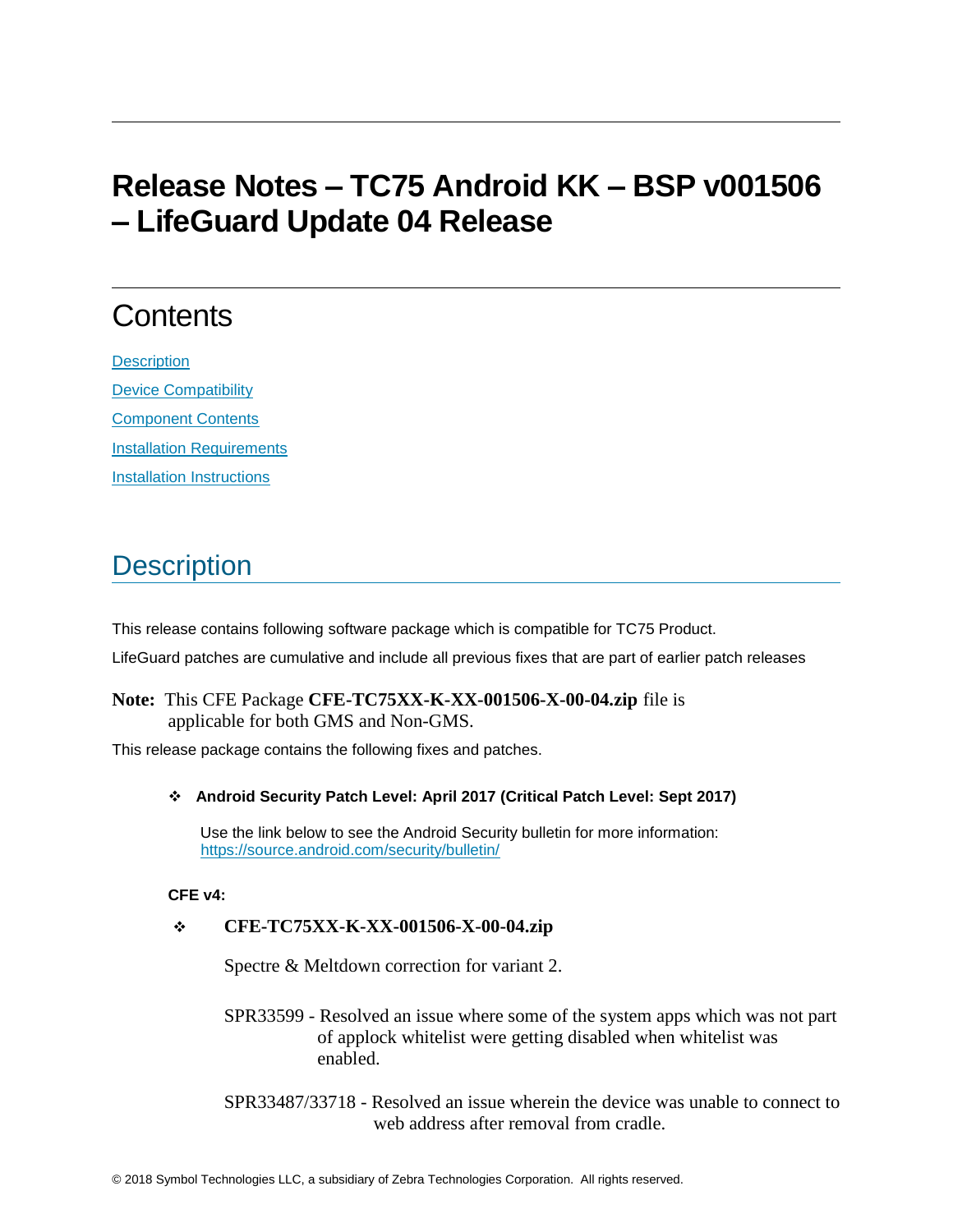#### **CFE v3:**

Corrections for KRACK vulnerabilities applied.

#### **CFE V2:**

- ❖ Updated the below Component's Version:
	- MxMF version: 6.3.1.101
	- DataWedge: 6.4.18
	- EMDK Service: 6.5.12.812
	- StageNow: 2.7.2.1039

Resolved an issue in MX to prevent leakage of configuration parameters.

Included fix for Blueborne vulnerability.

SPR32157 - Resolved an issue when an invalid Neighbor AP response received from the infrastructure.

#### **CFE v1:**

- SPR29864 Resolved an issue wherein BT Paired to DS35 with custom firmware CAABRC17- 001-R00D0 has dialog pair prompt.
- SPR29953 Resolved an issue wherein delayed output when scanning larger QR codes (greater than 100 characters) and when using Keystroke output option in DataWedge.
- SPR29788 Added support for proxy wildcard feature.
- SPR32439 Resolved an issue wherein the certificates get deleted Intermittently from the device, causing the device connectivity failures to N/W.
- SPR29166 Resolved an issue wherein during battery swap mode RED LED turns ON intermittently after going to OFF state.
- SPR32193/SPR32230 Resolved an issue wherein devices experiencing authentication failures, and were not able to recover.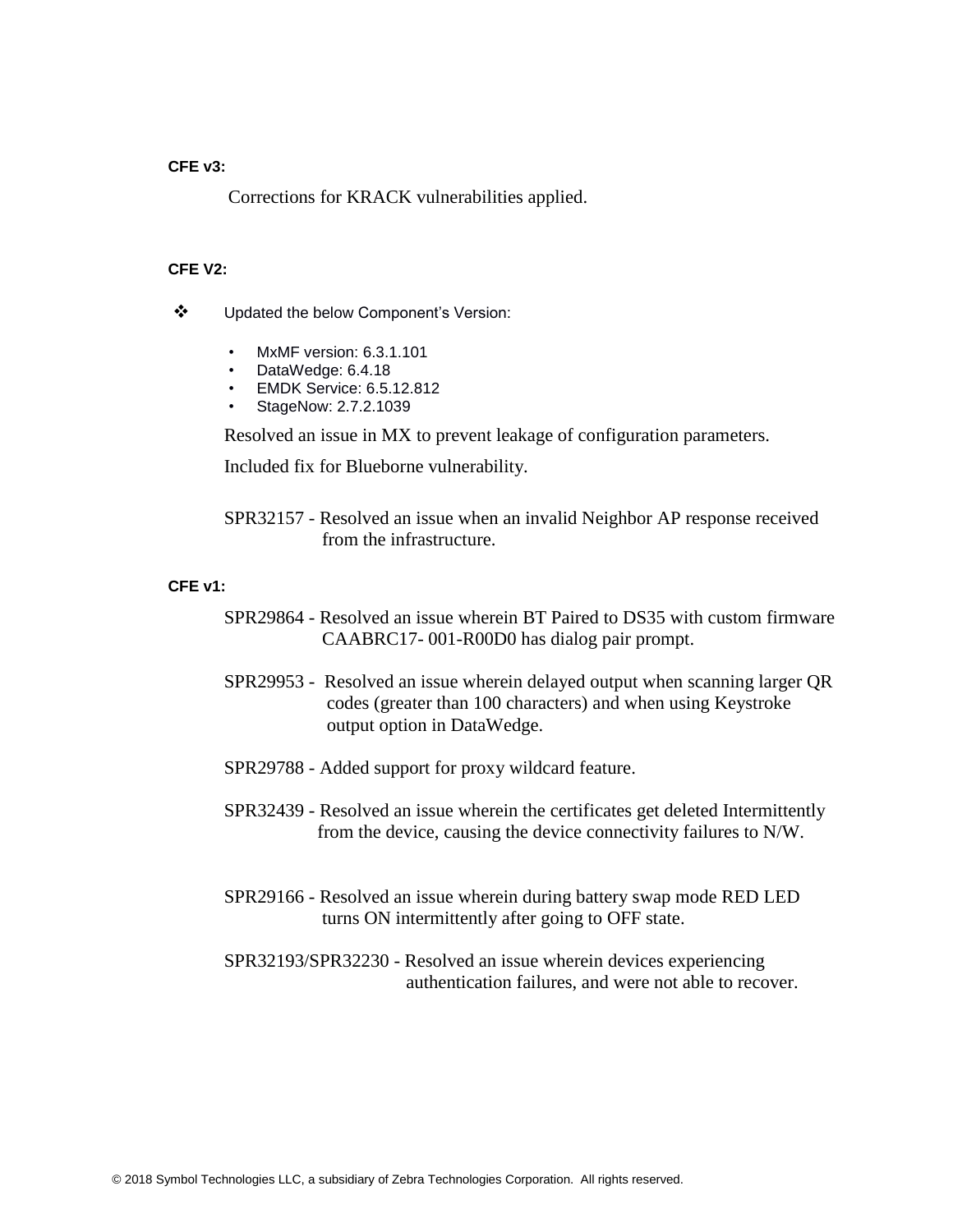# <span id="page-2-0"></span>Device Compatibility

This CFE Package software release has been approved for use with the following Zebra devices.

| Device                  | <b>Operating System</b> |
|-------------------------|-------------------------|
| TC75AH-GA11ES-A2        | Android 4.4.3           |
| TC75AH-GA11ES-A1        | Android 4.4.3           |
| TC75BH-GA11ES           | Android 4.4.3           |
| TC75BH-GA11ES-TW        | Android 4.4.3           |
| TC75BH-KA11ES-BR        | Android 4.4.3           |
| TC75BH-GA11MS-CN        | Android 4.4.3           |
| TC75AH-KA11ES-A2        | Android 4.4.3           |
| TC75AH-KA11ES-A1        | Android 4.4.3           |
| TC75BH-KA11ES           | Android 4.4.3           |
| TC75BH-KA11ES-TW        | Android 4.4.3           |
| <b>TC75BH-KA11ES-01</b> | Android 4.4.3           |
| TC75BH-KA11ES-RM        | Android 4.4.3           |
| TC75BH-KA11MS-CN        | Android 4.4.3           |
| TC75BH-KA11ES-BR        | Android 4.4.3           |

## <span id="page-2-1"></span>Component Contents:

| Component / Description     | Version                                                            |
|-----------------------------|--------------------------------------------------------------------|
| <b>Product Build Number</b> | 01-23257-K-G-15-06-00-MV (GMS)<br>01-23257-K-15-06-00-MV (Non-GMS) |
| <b>Android Version</b>      | 4.4.3                                                              |

© 2018 Symbol Technologies LLC, a subsidiary of Zebra Technologies Corporation. All rights reserved.